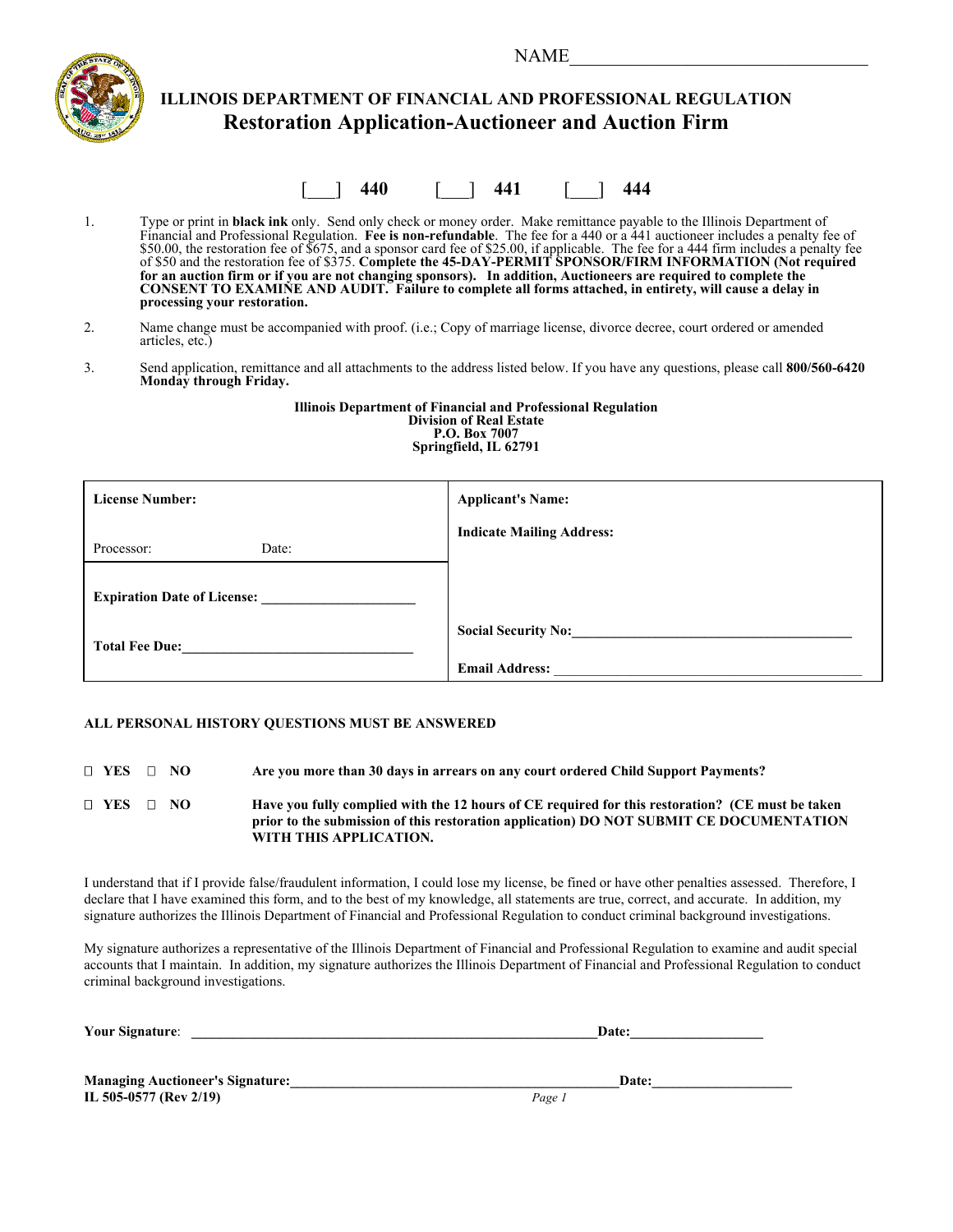

# **45-DAY PERMIT SPONSOR CARD**

#### **ILLINOIS DEPARTMENT OF FINANCIAL AND PROFESSIONAL REGULATION 320 West Washington Street, 3rd Floor Springfield, Illinois 62786**

**800/560-6420**

### **45-DAY PERMIT SPONSOR CARD**

**If you will be self-sponsored you must complete the 45-day permit on your own behalf. This form is required to be completed in order to apply for licensure as an Auctioneer.**

| <b>SPONSORED LICENSEE INFORMATION</b>                                                                                                                                                                                                                                                                                                                                                                                                                                                   | (Note: Must be submitted within 24 hours of Issuance)                                                                                                                                  |
|-----------------------------------------------------------------------------------------------------------------------------------------------------------------------------------------------------------------------------------------------------------------------------------------------------------------------------------------------------------------------------------------------------------------------------------------------------------------------------------------|----------------------------------------------------------------------------------------------------------------------------------------------------------------------------------------|
| CURRENT DATE                                                                                                                                                                                                                                                                                                                                                                                                                                                                            | LICENSE NO.                                                                                                                                                                            |
| NAME                                                                                                                                                                                                                                                                                                                                                                                                                                                                                    | SOC SEC NO.                                                                                                                                                                            |
| DBA(if applicable)                                                                                                                                                                                                                                                                                                                                                                                                                                                                      |                                                                                                                                                                                        |
| MAILING ADDRESS                                                                                                                                                                                                                                                                                                                                                                                                                                                                         |                                                                                                                                                                                        |
| CITY, COUNTY, STATE, ZIP CODE                                                                                                                                                                                                                                                                                                                                                                                                                                                           |                                                                                                                                                                                        |
| TELEPHONE NUMBER $($ $($ $)$ $)$ $)$ $       -$                                                                                                                                                                                                                                                                                                                                                                                                                                         |                                                                                                                                                                                        |
|                                                                                                                                                                                                                                                                                                                                                                                                                                                                                         |                                                                                                                                                                                        |
| <b>SPONSORING AUCTION FIRM OR AUCTIONEER INFORMATION</b><br><b>AUCTIONEER OR</b>                                                                                                                                                                                                                                                                                                                                                                                                        |                                                                                                                                                                                        |
| AUCTION FIRM NAME                                                                                                                                                                                                                                                                                                                                                                                                                                                                       | LICENSE NO.                                                                                                                                                                            |
| $D/B/A (IF APPLICABLE) \begin{tabular}{@{}c@{}} \hline \multicolumn{3}{c}{} & \multicolumn{3}{c}{} & \multicolumn{3}{c}{} \\ \multicolumn{3}{c}{} & \multicolumn{3}{c}{} & \multicolumn{3}{c}{} \\ \multicolumn{3}{c}{} & \multicolumn{3}{c}{} \\ \multicolumn{3}{c}{} & \multicolumn{3}{c}{} \\ \multicolumn{3}{c}{} & \multicolumn{3}{c}{} \\ \multicolumn{3}{c}{} & \multicolumn{3}{c}{} \\ \multicolumn{3}{c}{} & \multicolumn{3}{c}{} \\ \multicolumn{3}{c}{} & \multicolumn{3}{c$ |                                                                                                                                                                                        |
| <b>MAILING ADDRESS</b>                                                                                                                                                                                                                                                                                                                                                                                                                                                                  | <u> 1989 - Johann Barbara, markazar margolaria (h. 1989).</u>                                                                                                                          |
| CITY, STATE, ZIP CODE                                                                                                                                                                                                                                                                                                                                                                                                                                                                   |                                                                                                                                                                                        |
| TELEPHONE NUMBER $($ $)$ $)$ $)$ $=$ $     -$                                                                                                                                                                                                                                                                                                                                                                                                                                           | $EMAIL:$                                                                                                                                                                               |
|                                                                                                                                                                                                                                                                                                                                                                                                                                                                                         |                                                                                                                                                                                        |
| <b>MANAGING AUCTIONEER SIGNATURE</b>                                                                                                                                                                                                                                                                                                                                                                                                                                                    |                                                                                                                                                                                        |
| Retain two copies, one for the sponsoring auctioneer/firm's records and one for the sponsored employee.<br>If you have any questions, please contact our office at 800/560-6420.                                                                                                                                                                                                                                                                                                        |                                                                                                                                                                                        |
|                                                                                                                                                                                                                                                                                                                                                                                                                                                                                         | Return Original To:<br>Illinois Department of Financial and Professional Regulation<br>Division of Real Estate<br>320 West Washington Street, 3rd Floor<br>Springfield, Illinois 62786 |

**\$25 Fee\* \*(NOT REQUIRED FOR NEW LICENSURE APPLICANT)**